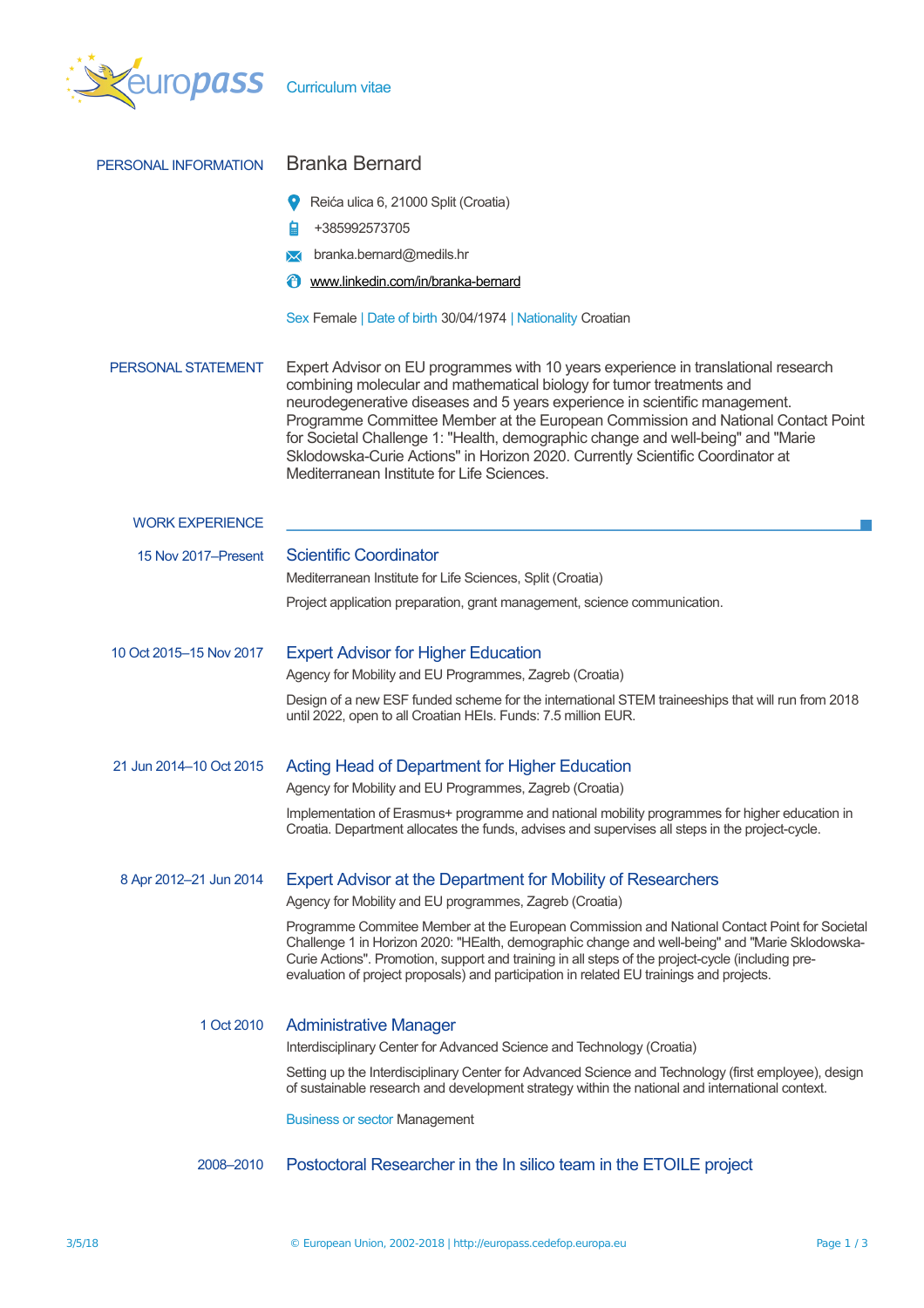

University Clude Bernard Lyon 1 (France)

Transfer of theoretical and fundamental research into clinical practice, namely using patients data and mathematical models to predict response of individual patient to a specific anti-cancer treatment.

Business or sector Research position

# 2002–2008 PhD student

Institute for Theoretical Biology, Humboldt University and Max-Delbrueck Centrum Robert.Roessle-Strasse 10, 13125 Berlin (Germany)

Investigating transcriptional dysregulation in a cell model of Huntington's disease using customized cDNA microarrays, design and analysis of computational models for protein aggregation, cell death and age of onset in Huntington's disease.

Business or sector Research position

## 2001–2002 Researcher

Faculty of Veterinary Medicine, University of Zagreb Heinzlova 55, 10000 Zagreb (Croatia)

Genetic analysis of Streptomyces rimosus strains

Business or sector Research position

#### 2000–2001 Visiting scientist

Universty of Stratchlyde and University of Keiserslautern, Glasgow and Kaiserslatern (UK and Germany)

Genetic analysis of Streptomyces rimosus strains

Business or sector Research position

### 1999–2000 Researcher

Pharmaceutical Company PLIVA Prilaz Baruna Filipovića 25, 10000 Zagreb (Croatia)

Primary screening of active antimicrobial compounds for drug development.

Business or sector Research position

### EDUCATION AND TRAINING

2002–2008 Dr. rer. nat. **Dr. Sc. 2002–2008** Dr. sc. Humboldt University invalidenstr 43, 10115 Berlin (Germany)

Genomics, transcriptomics, mathematical modelling of protein aggregation and cell death

| 1993-1998              | Dipl. inž.<br>University of Zagreb<br>Rooseveltov trg 6, 10000 Zagreb (Croatia)<br>Molecular and Cellular Biology, Biochemistry | Mr. sc. |
|------------------------|---------------------------------------------------------------------------------------------------------------------------------|---------|
| <b>PERSONAL SKILLS</b> |                                                                                                                                 |         |

Mother tonque(s) Croatian